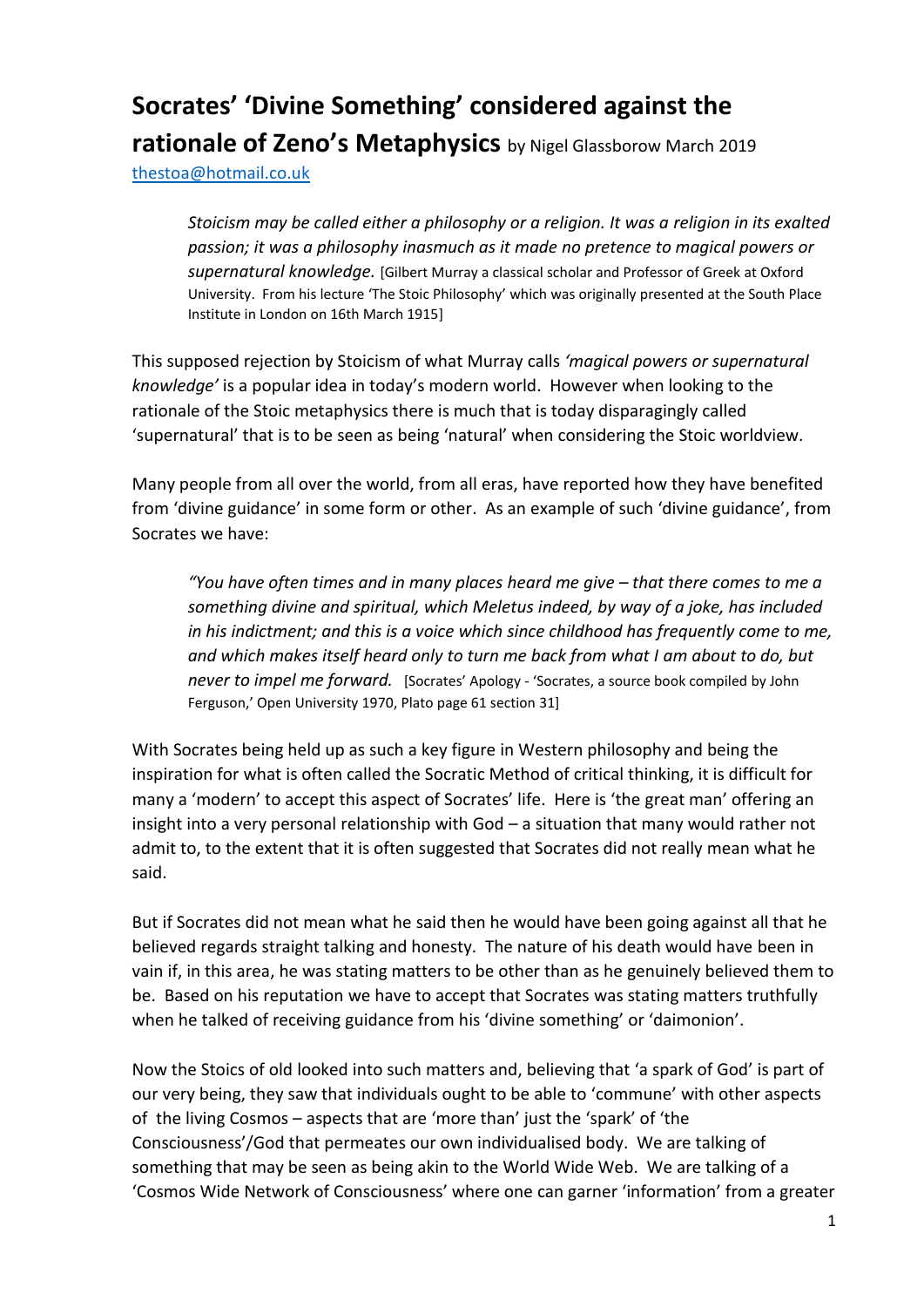pool of consciousness than is possible just through our own normally recognised individual senses and experiences. We are in effect talking of what is sometimes called extrasensory perception. But being that we are talking of Stoicism, the 'Consciousness'/God is physical in nature in that the 'active principle' is as physical as the 'passive principle'. As such we are not talking of 'extrasensory' but, according to the Stoic rationale, we are talking of the sensory experience that is Reason/Rationality. To the followers of Stoicism 'the reasoning faculty' is a sixth physical sense on a par with touch, sight, hearing, taste and smell whereby through Reason/Rationality we can better experience 'the true reality' of the world about us.

The reasoning faculty is the sense that 'sees' the rationale of the 'information' that the other senses are providing us with.

*The reasoning faculty; for this is the only one we have inherited which will take knowledge both of itself - what it is, and of what it is capable, and how valuable a gift it is to us - and likewise of all the other faculties.* ['Of the things which are under our control and not under our control' Book 'Epictetus, The Discourses as Reported by Arrian' as translated by W A Oldfather]

And in looking to Socrates and other such cases, the Stoic of old concluded that this sixth sense allows us to commune with the 'Reason' and 'Rationality' that permeates the Cosmos.

Following the Stoic rationale that stems from the Stoic view of the nature of the Cosmos, such access to a wider pool of 'information' is not to be seen as supernatural, but merely as a natural consequence of the nature of the Cosmos and how it is made manifest.

*Indeed, no man can be good without the help of God. … He it is that gives noble and upright counsel.'* [XLI. On the God Within Us - 'Seneca Epistulae Morales' Translation by Richard M Gummere.]

'O*ne God immanent in all things,… and one Law, one Reason common to all intelligent creatures, and one Truth.'* [VII.9. 'The Communings with Himself of Marcus Aurelius Antoninus' Translated by C R Haines.]

Looking to the Stoic metaphysics whereby the whole Cosmos is permeated by a single 'Consciousness', it is rational to see that as this 'Consciousness' also permeates us as individuals. So God, the 'active principle' of the Stoic prime matter, also provides a channel for a 'conscious' communication between us and all else within the Cosmos. How this works and what limits and filters our nature as animals puts on our ability to 'commune' with the rest of the Cosmos is open to question, but it is a question I have had a personal interest in.

Quite clearly we are not designed to be open to the whole spectrum of the 'Consciousness' that is God. The way we are designed we are clearly not able to cope with all the 'information' that is available within the Cosmos as a whole. But separate to our five physical senses there are aspects of this pool of 'information' that we are open to – mostly at a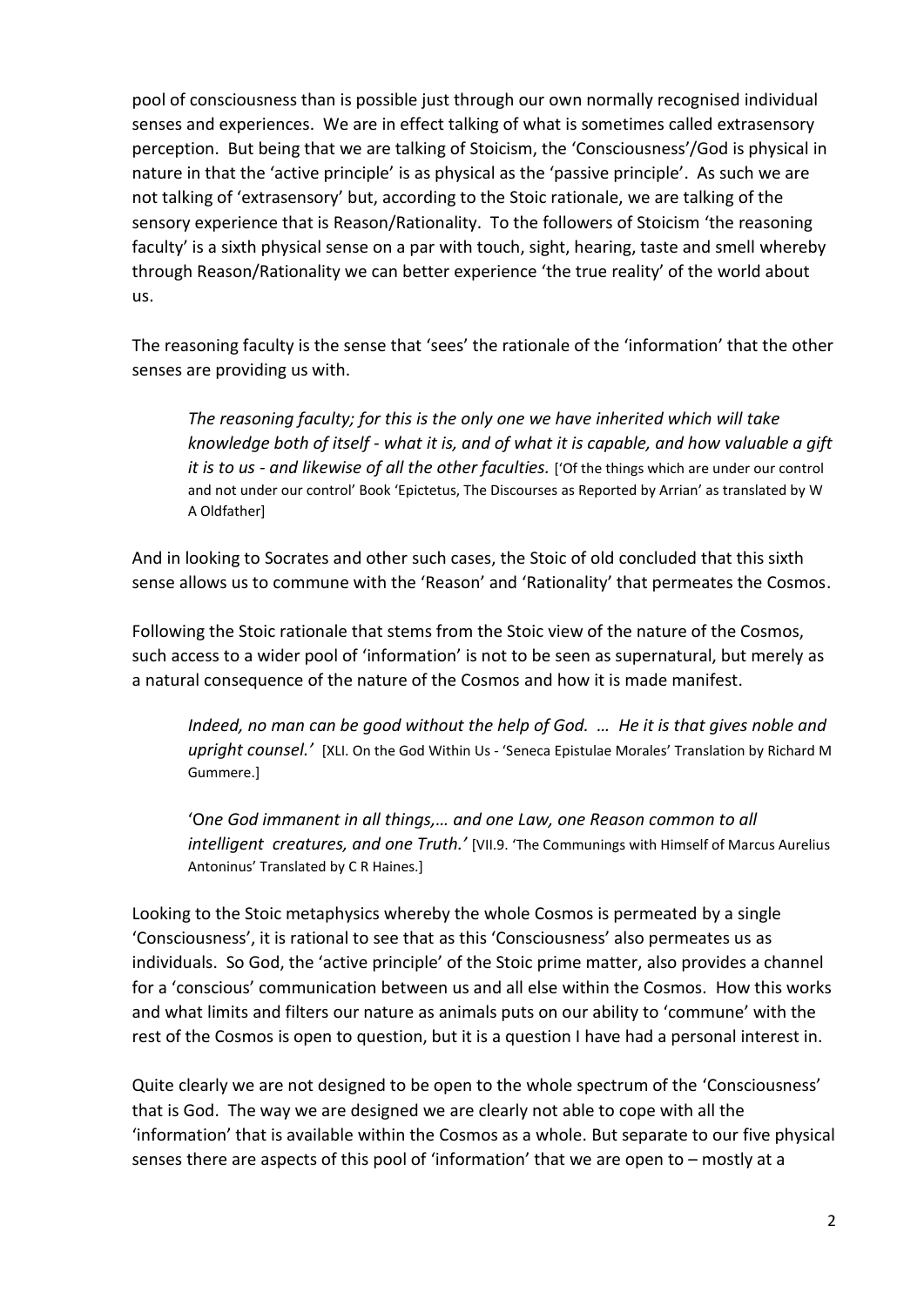subconscious level with such communication occasionally coming to the attention of our conscious state as 'telepathy', 'empathy', 'prescience' and answers to prayers etcetera.

Many people today with a scientific leaning tend to ridicule such ideas in that the experiences we are talking of here are individualistic, experiential in the moment and are not normally repeatable and so they cannot be subjected to scientific examination through the 'scientific method'. The fact that science cannot get to grips with such sixth sense events is not surprising in that science has still not got to grips with what 'Consciousness' is, so science is unlikely to be able to come to grips with aspects of how Consciousness/God 'operates', especially when it comes to the individual's experiences of being in communication with 'Something' that has access to a wider spectrum of the Consciousness that permeates the Cosmos than is normal for the individual human when it comes to daily life.

But despite such ridicule, people all around the world still today believe in such matters. In fact, when asked, all but the determined atheist will admit to some experience in their lives that could be explained by an understanding of the Stoic rationale that is led by the Stoic metaphysics. Telepathic moments, the feelings of the presence of loved ones who have died, the comfort that comes with feelings of being 'hugged' by 'Another' and the feelings of being guided by some 'higher being' – all of these and more are common experiences of humankind. For those for whom such experiences are infrequent, it is easy for them to brush such aside as some 'glitch' in their thought processes. But taken as a whole the statistics relating to the occurrences of sixth sense experiences across the world gives credence to the reality of such experiences.

However, looking back to one aspect of the quote from Socrates, he states that his 'divine something' '*makes itself heard only to turn me back from what I am about to do, but never to impel me forward.'* We do have to be careful that any acceptance of such sixth sense 'information' as being appropriate is in keeping with the Stoic aim to live as a person of good character.

While we may get guidance as Socrates did from a 'divine something', by the nature of the universality of the Consciousness it is possible that we may get 'input of information' that seems to be guiding us to acts that are contrary to *'those things which the common law of mankind is in the habit of forbidding'.* Such negative 'input' will be the result of the internal workings of an unsound mind or the result of empathic fallout from the minds of others who are of unsound mind.

Such 'information' from unsound minds tends to try to impel a person towards some antisocial action of other. Whereas 'sixth sense information' from a 'divine something' tends to guide against unsound action or it may offer access to a wider pool of 'information' to better help the individual to try to determine their own course of action for themselves.

Stoic rationale tells us that we are possessed of a freewill, gifted to us by God. So it is unlikely, from the Stoic point of view, that any divine 'inner voices' or the like would drive us towards action that would be contrary to our freewill where, as Stoics, we have chosen to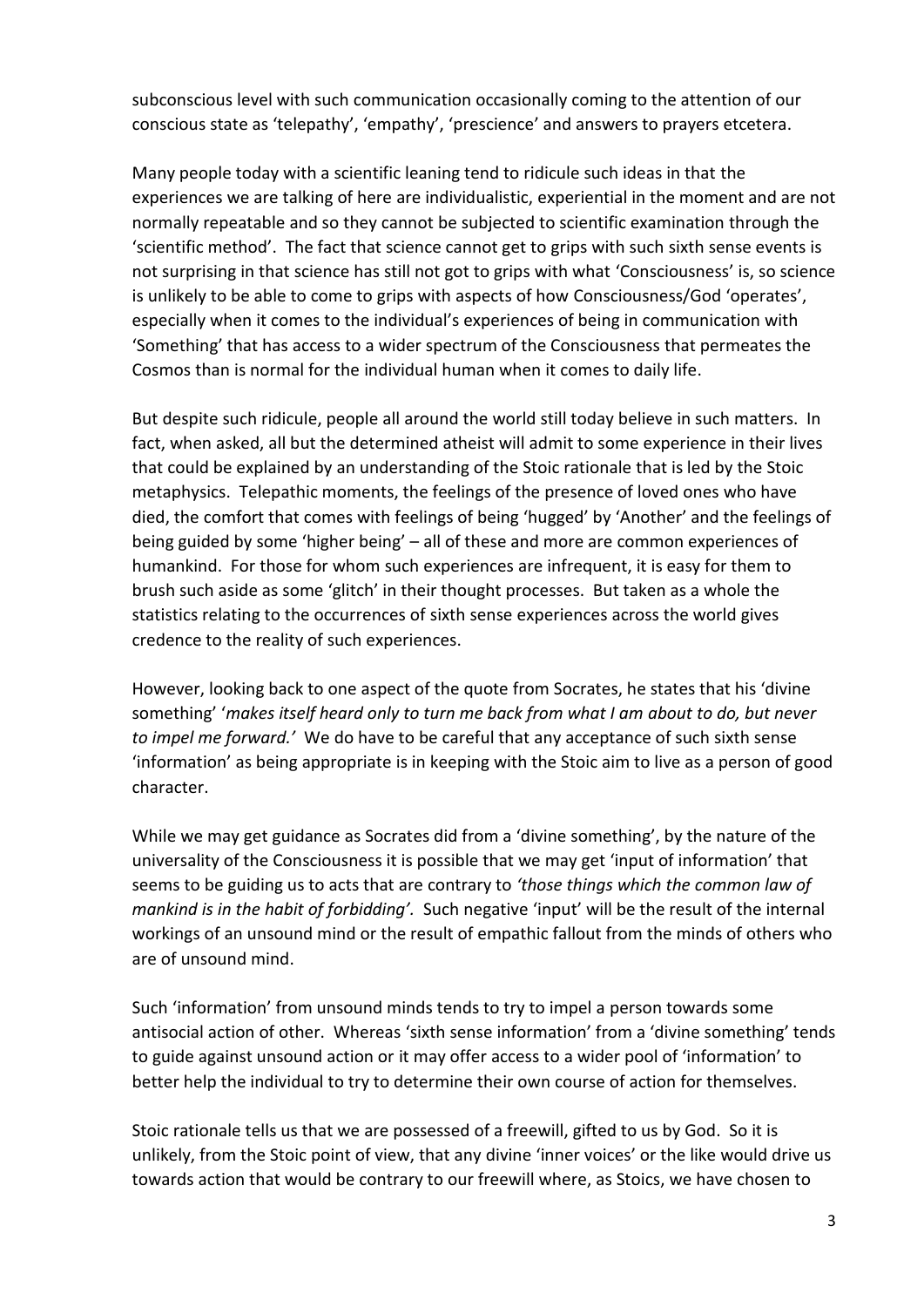try to manifest our actions in a manner whereby others will see them as being 'in accord with Nature' while also being the actions of a person of good character.

As with many things in life, Stoicism throws up apparent contradictions. And this subject matter is no different. Stoic metaphysics offers us the concept of everything being manifestations of 'a singular state of being', yet at the same time we also recognise individualities within that Oneness. So we are both one with the Whole and at the same time we are separated by the nature of our being individual members of a species of animal. Because of our nature we experience ourselves as having an individual identity whereby we experience our 'self' as being separate from everything else and as such everything else is seen at some level as being 'external' to our 'self'.

While much about living the Stoic life requires us to recognise that we are manifested out of the body of God and so are one with all around us, our nature and some of the Stoic training looks to aspects of existence as 'externals'. So while 'God is within us' in that we are manifested out of the passive and active principles of the prime matter that is the body of God, so also we experience God as being 'something else' whereby, for instance, Socrates experiences the 'voice' of his 'divine something' as 'coming to him'. He recognises this 'voice' as being something other than the outpourings of his own mind. He recognises the 'voice' as being from 'Something' with a greater 'knowledge' of events as they are unfolding than he does and so Socrates also recognises that the 'voice' is able to manifest a greater wisdom than Socrates can in that Socrates has less knowledge to work with.

In Stoicism God is 'the all and the everything' and so God, as the Cosmos, has access to all knowledge/information. We as individual animals are limited in our access to 'information' and so have to do our best with what 'information' we have available to us through the limitations of our senses. But every now and then, through our sixth sense, as individuals we are presented with guidance from 'Something' that is greater than our own individual nature – 'Something' that is able to help and guide us in that It has access to more of the spectrum of 'information' than we do.

Our minds may see such 'Somethings' as being Daemons (aspects of God), Angels, the spirits of dead ancestors or something else seen as 'divine somethings'. Stoicism avoids such debate about the nature of what it is that will at times 'guide' us to making wiser choices. We see all as being 'of God'. A bit like a Company that has many divisions and many workers in the many divisions. When we are contacted by or try to contact the Company it is not our concern which division or which individual deals with our communications for they are all part of the one organisation. We communicate with the Company and how the Company communicates with us is up to it. So also is the Stoic view of any communion with God.

Epictetus, in keeping with the Stoic rationale, guides us to make our will one with the will of God. Stoicism tells us that generally we can know what it is best to try to determine in life by looking to what God is manifesting all around us. That is, by looking to the bigger picture of all that is around us we can learn how we can best fit into the play of life. Which is why,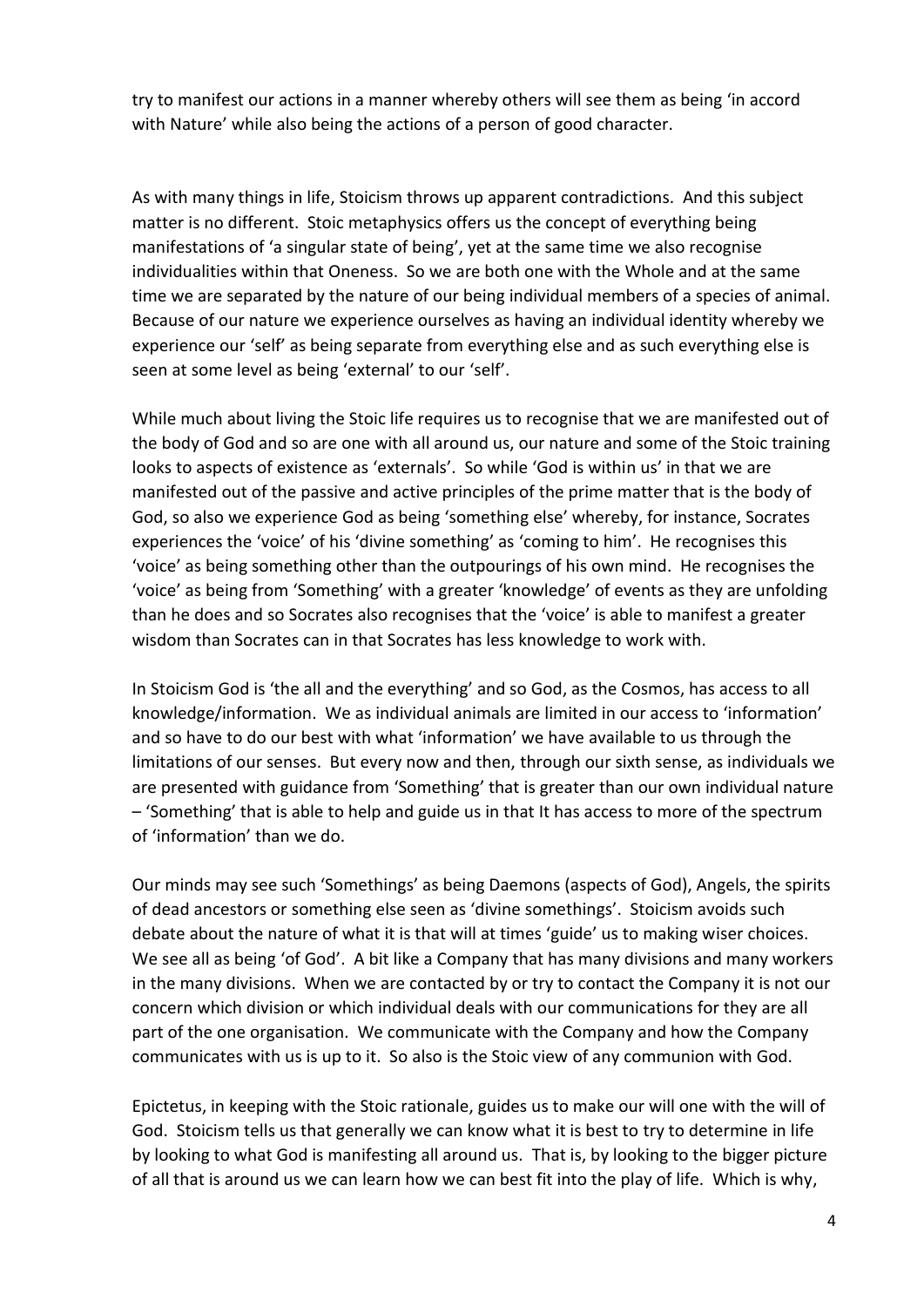to aligning our individual will with the will of God, the Stoic guidance is 'to live in accord with Nature'. But that being said, history tells us that on occasions 'Something' will step in and help guide us towards the better.

## **We are not alone**

In the late 1980's a driver was on a long trip when he came to a town he had not visited before. It was about lunchtime so he decided to park up and get some food. He wandered into the town centre and saw the abbey ruins. He felt compelled to go in and look around.

He was a little confused as to why at this time he should feel so compelled to look round a ruin rather than the many churches in the town, especially when he should have been getting his food and continuing with his journey. At first he couldn't see what the ruins had to offer him, albeit that he felt that he was being guided. Then he saw a man at the top of the ruins sat in quiet meditation. He found himself approaching him, apologising for interrupting him and explaining that he felt a little foolish and hoped the man would understand. He said that he felt sure that he had been guided to talk to the man and he believed that the man had the answers he had been seeking. He explained his predicament.

Some months earlier he had started to read about and accept the Christian faith and, with so many denominations, was trying to work out which path to take. He had visited various Christian establishments and felt like an outsider as he saw that most of them did not reflect the simplicity of faith that he had been reading about and had felt drawn to.

The driver's heart dropped a little when the man explained that he, the man, was not a Christian. However the man then went on to draw the driver's attention to the chapter in the Bible about not needing to stand up in the temple as part of the throng in order to be seen to be praying, it being better to pray when no one else was about. The man pointed out that if the driver needed a building he could enter any church when it was empty and pray, if he needed an altar any 'un-hewn' rock in a field would do, and that the Christian scriptures did not require a person to approach God through a priest. The man suggested that the driver did not 'need' to find a 'church', but rather should follow his own path according to his own readings and beliefs and only share the path with others when it felt right to.

The driver thanked the man and left.

While it was obvious to the man that the driver felt more at ease regards his lone path, he realised that the driver was also left to ponder, just as the man was, just what had compelled the driver to enter the ruins and to approach the man as he did.

On the same day, about ten minutes before the driver set sight on the town where he was to stop, I was sat at my desk in my home when I got an irresistible feeling of being 'asked' to go out. I lived just off the High Street, and felt compelled to walk down it. I had the uncanny feeling that I was about to meet a friend, yet I got all the way down to the bottom of the hill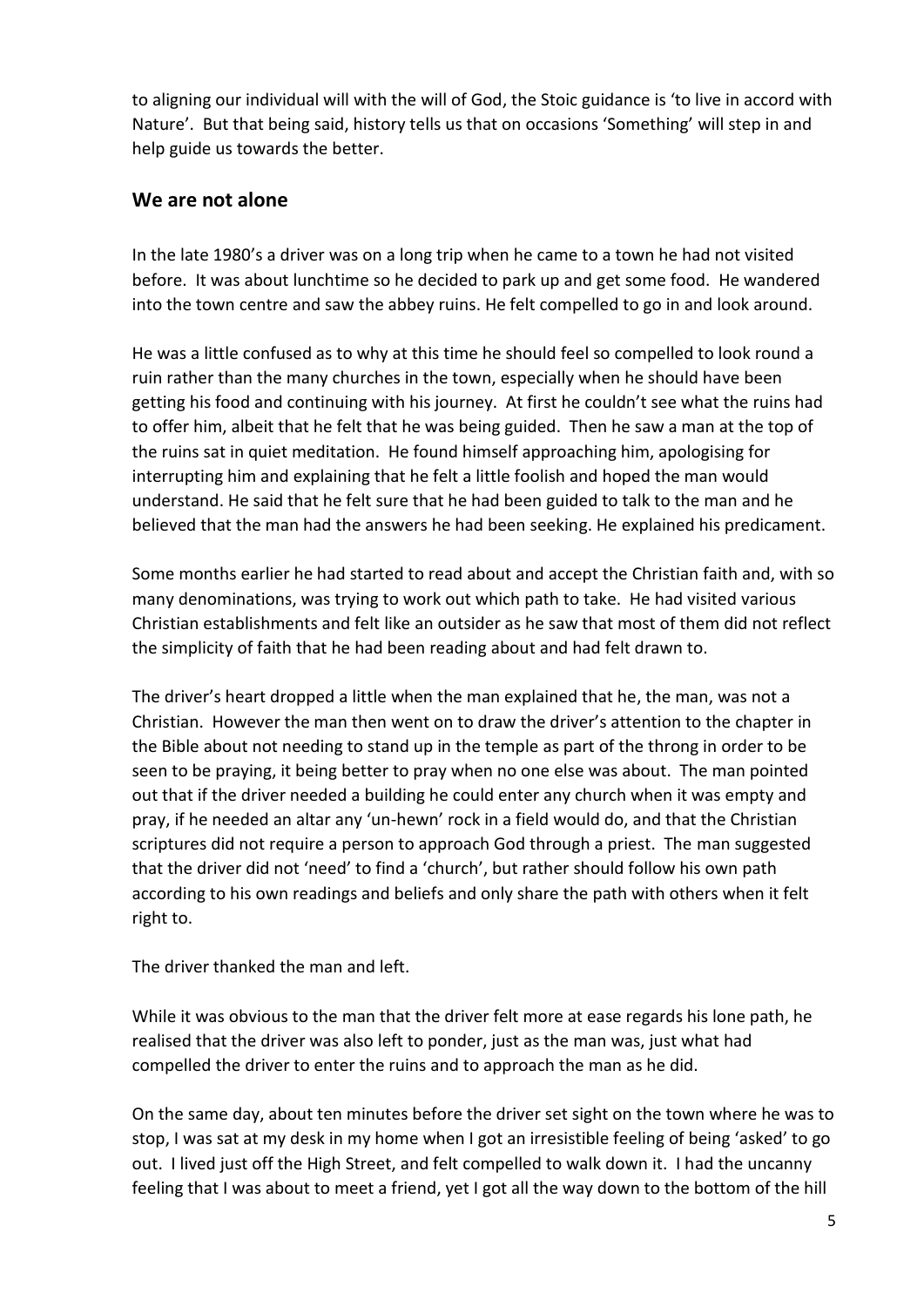without bumping into anyone I knew. At the bottom of the hill I was, what I can only describe as, still being 'led' and as a result I found myself by the abbey ruins. I went in. Not quite sure what had been going on or why I was there, I wandered up to the top of the ruins and decided to make the most of a sunny day and sat down to have a quite meditation.

About five to ten minutes later the driver approached me, and it just so happened, having studied Christianity, that I had the answers he was looking for.

Now I know this happened because I was there. I therefore have first-hand knowledge that 'Something' intervened and arranged for me to meet with the driver so he could get the answers he had been praying for, while at the same time demonstrating to both him and me that It is 'out there' and that It does take an interest in our individual paths through life. I had been 'invited' to the meeting at the abbey even before the driver knew he was going to enter the abbey grounds.

'Another' had intervened and made sure that we met.

On another occasion the roles were reversed. One night I had asked the Cosmos for some guidance over an issue and the very next day I was given the answer.

I was sat in a café when someone asked if they could share my table. They then engaged me in conversation, or more correctly they went off into a monologue that I was expected to sit and listen to. I was not interested in the subject of his talk and started to think about making my excuses and leave, however I got a distinct feeling that I should hear him out.

I'm glad I did. Right in the middle of what he was saying he uttered one sentence that was the answer to my plea for guidance from the night before. It was no coincidence. What he had been talking about in no way related to this one sentence. In fact he did not even appear to be aware that he had spoken the sentence.

If I had been recording the conversation I would have been able to cut out the sentence, splice the recording back together without it and there would have been no break in the flow of what he had been talking about. What was said before the sentence flowed exactly into what was said after. Nothing had happened around us to have prompted him to say what he did. The sentence should not have been there. Yet it was.

I am sure that if I had suddenly got an inspirational thought in my head that answered what I wanted guidance over I might not have seen it as anything special. However I was being given the answer through a third party, a third party who knew nothing of what I had asked the night before. I was being given my answer but I was also being given it in a manner that demonstrated that 'it was not all in my head'. I was being shown yet again that 'Another' had to be involved.